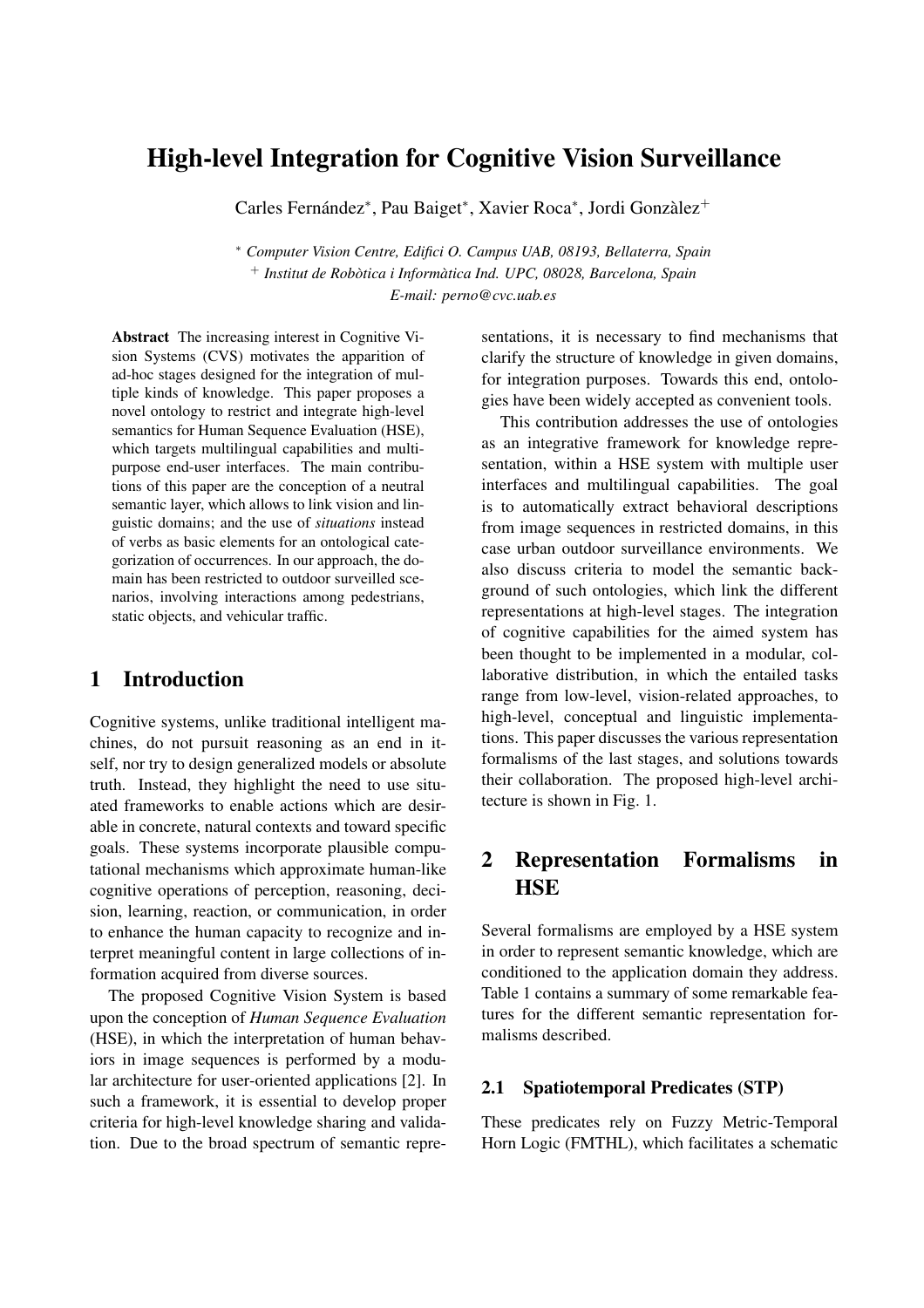

Quantitative results from motion trackers

Figure 1: Proposed high-level architecture for the HSE system. The knowledge representation formalism used by each module is enclosed in parenthesis. The different stages consist of Conceptual Primitives (CPL), Behavior Interpretation (BIL), and User Interaction (UIL) levels.

representation of conceptual knowledge which is time-delimited and incorporates uncertainty [6]. We use it to represent and reason about spatiotemporal developments, by assigning fuzzy degrees-ofvalidity to quantitative values generated by the motion trackers.

In the current implementation, FMTL is manipulated by the inference engine *F-Limette* [6] to represent and reason about spatiotemporal developments. Uncertainty is treated by assigning fuzzy degrees-ofvalidity to the quantitative values generated by the motion trackers [5]. Next example shows a metrictemporal modeling for the inference of a new FMTL predicate upon the quantitative values for the orientations of two agents.

```
always(similar_direction(Agent, Agent2):-
has_status(Agent,_,_,_,Or1,_),
has_status(Agent2, _, _, _, Or2, _),
Dif1 is Or1 - Or2,
Dif2 is Or2 - Or1,
maximum(Dif1, Dif2, MaxDif),
MaxDif < 30
```

```
).
```
### 2.2 High-Level Semantic Predicates (HLSP)

High-level Semantic Predicates are thought to express semantic relations among entities, at a higher level than metric-temporal relations. They result

from applying situational models over STP. These new constraints embed restrictions based upon *contextualization*, *integration*, and *interpretation* tasks. Hence, the set of HLSP reaches the highest account of semantics, in the cognitive sense that each one of them implies a perceived situation or behavior which is meaningful and remarkable by itself in the selected domain.

Our implementation for the generation of these high-level predicates is based on Situation Graph Trees (SGTs), see [1]. The nodes of these graphs are schemes which embed the contextual state of an agent at a discrete point of time, by relating a set of necessary FMTL facts to the situation. When the entire set of facts defined is asserted, a new interpretation for the scene is generated in form of a HLSP. SGTs are traversed at every time-step, and therefore the produced interpretations in HLSP are subjected to temporal validity.

### 2.3 Linguistic Predicates (LP)

These predicates represent linguistic-oriented knowledge. They are incorporated using Discourse Representation Theory (DRT) [3]). They are used for NL generation and understanding. Each LP requires distinct thematic arguments depending on the language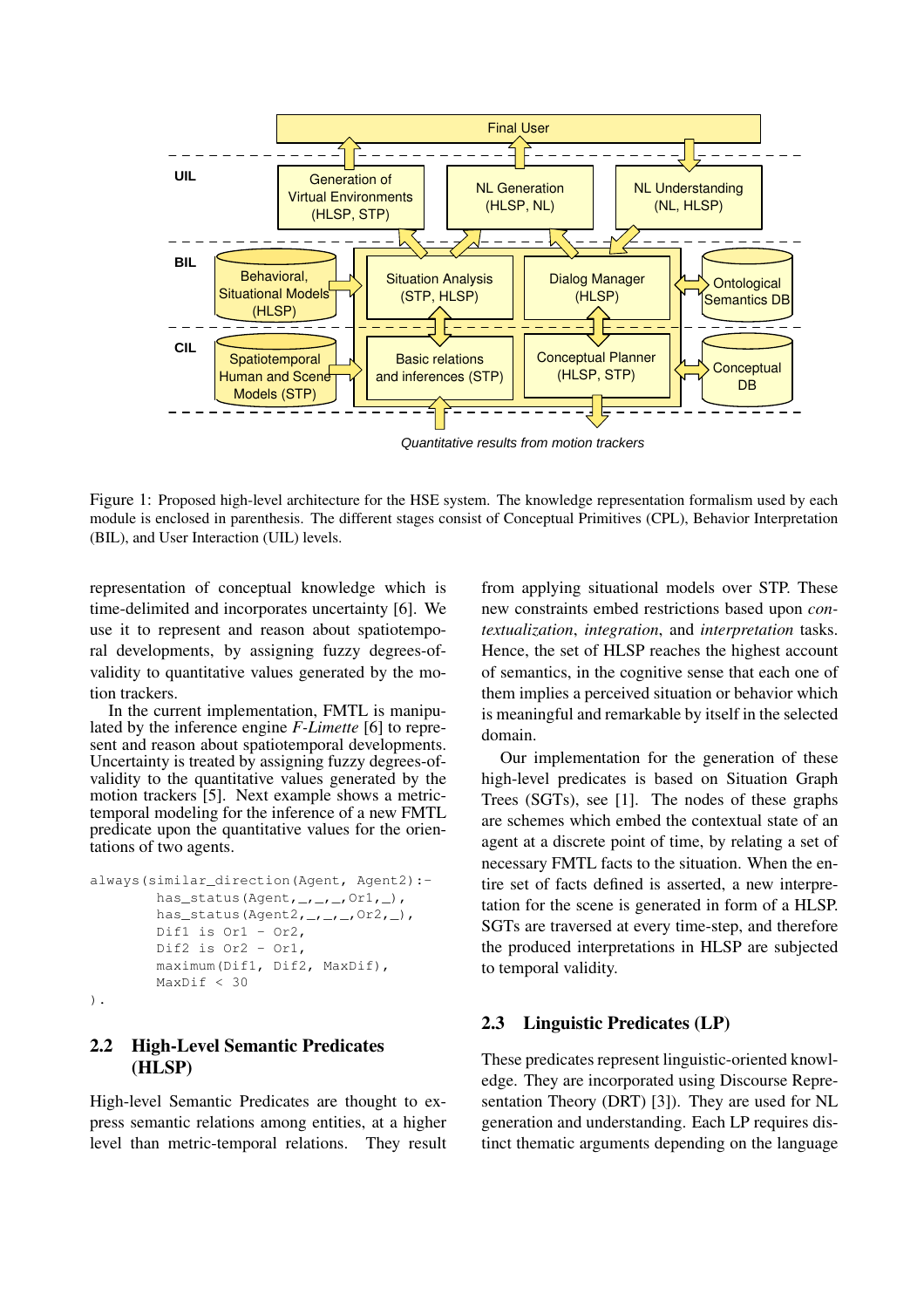

Figure 2: Situation scheme from a SGT.

and situation. LP in different languages describing a single situation are related to a single HLSP.

A Discourse Representation Structure is constituted by a set of referents and a universe of conditions. In our case, the referents are chosen from the set of instantiable entities which will be defined by the ontology, and the conditions are conformed by a subset of predicates linguistically oriented towards a particular language. Each of these LP requires distinct thematic arguments depending on the language and situation. An example of DRS including LP in English is shown next for the sentence *"A theft was detected"*. 1 .

$$
e_1: \langle \{x, n, t_1, e_1\}, \{thert(x), e_1: detect(x), t_1 < n, e_1 \subseteq t_1\} \rangle
$$

We focus on HLSP for building the ontology, for them being language-independent and suitable for a neutral framework between vision and linguistics. Fig. 3 shows a collection of HLSP which have been successfully generated for a sequence recorded in an outdoor surveilled scenario, involving pedestrians, pickable objects, and vehicular traffic. The collection of HLSP describe interactions among these entities.

# 3 Ontologies for integration of knowledge

The main motivation for the use of ontologies is to *capture the knowledge involved in a certain domain of interest*, by specifying some conventions about the content implied by this domain. Ontologies are especially used in environments requiring to share, reuse, or interchange specific knowledge among entities involved in different levels of manipulation of the information.

There exist many approaches for the ontological categorization of visually perceived events. An extensive review is done in [4], from which we remark Case Grammar, Lexical Conceptual Structures, Thematic Proto-Roles, WordNet, Aspectual Classes, and Verb Classes. As an extension, our approach relates each situation from the ontology with a set of required entities, which are classified depending on the thematic role they develop. The main advantage of this approach in an independency of the particularities of verbs to a concrete natural language, thus facilitating addition of multiple languages.

Another taxonomy defines a set of semantic entities in the domain. The chosen list includes *agents* as those which can spontaneously act to change a situation, here pedestrians and vehicles; *objects* as static elements of the scene; *locations*; and also a set of abstract *descriptors* which permit to add fuzzy modifiers to the conditions related to the entities. Other roles such as experiencer, goal, location, or instrument are easily enclosed in the selected categories.

#### 3.1 Ontological Categorization of **Situations**

The main target for the proposed ontology is to enumerate and correlate the instantiable situations which are detectable in the selected domain, using a proper cognitive-based semantic representation. Now that the possible semantic participants have been established and organized, the set of situations can be classified.

Talmy organizes conceptual material in a cognitive manner by analyzing what he considers most

<sup>&</sup>lt;sup>1</sup>The condition between temporal referents  $t_1 < n$  characterizes the past tense for the NL generation.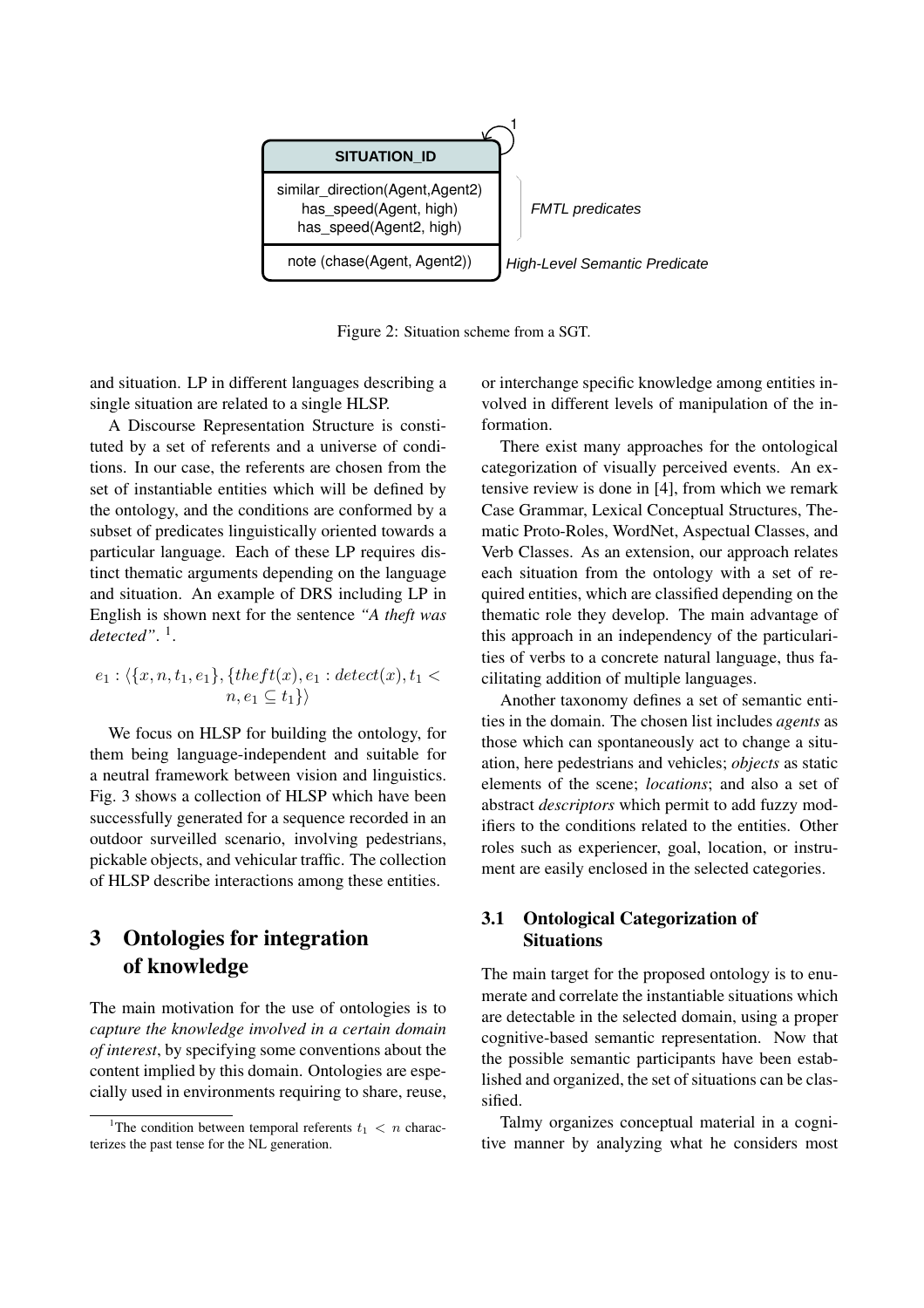

470 - appear (Agent1, upper\_left)<br>492 - walk (Agent1, upper\_sidewalk) 470 - pedestrian (Agent1)



583 - turn (Agent1, right, upper\_crosswalk) 591 - stop (Ağent1, üpper\_crosswalk)<br>615 - Ieave\_object (Agent5, Object2)<br>630 - pedestrian (Agent4)<br>630 - appear (Agent4, upper\_right)



642 - walk (Agent4, upper sidewalk) 656 - walk (Agent3, upper\_sidewalk) 687 - abandoned object (Object2, upper crosswalk) 692 - meet (Agent3, Agent4, upper crosswalk)



806 - vehicle (Agent8)<br>806 - appear (Agent8, left)<br>810 - enter (crosswalk, Agent3) 799 - enter (crosswalk, Agent4)



822 - danger\_of\_runover (Agent8, Agent3)<br>825 - brake\_up (Agent5)<br>828 - brake\_up (Agent8)<br>838 - back\_up (Agent4)<br>838 - stop (Agent4)



852 - accelerate (Agent8)<br>862 - vehicle (Agent11)<br>862 - appear (Agent11, left)<br>872 - exit (Agent8, right)



916

891 - give\_way (Agent11, crosswalk) 896 - walk (Agent4, crosswalk)<br>906 - walk (Agent3, crosswalk)



1000 - stop (Agent4, end\_of\_crosswalk)<br>1006 - stop (Agent3, end\_of\_crosswalk)<br>1018 - exit (Agent11, right) 939 - accelerate (Agent11)



1033 - appear (Agent26, upper right)<br>1049 - walk (Agent26, upper sidewalk) 033 - pedestrian (Agent26)



1054 - object\_left (Object27, lower\_crosswalk) 1078 - turn (Agent26, left, upper\_crosswalk)<br>1083 - enter (crosswalk, Agent26)<br>1168 - turn (Agent26, right, lower\_crosswalk)<br>1186 - pick\_up (Agent26, Object27)



1252

1211 - run (Agent26, road)<br>1220 - theft (Agent26, object27, Agent4)

1241 - chase (Agent4, Agent26) 1276 - exit (Agenž8, uppēr\_left)<br>1278 - run (Agent4, road)<br>1294 - exit (Agent4, upper\_left)

Figure 3: Set of semantic annotations produced for the theft scene, which have been automatically generated for the fragment of recording comprised between frames 450 and 1301. Some captures showing the results after tracking processes have been provided, too, for illustration purposes. The number of frame appears in front of each produced annotation, and also in the upper-right corner of each capture. Detections of new agents within the scene have been marked in blue, annotations for activating predefined alerts have been emphasized in red.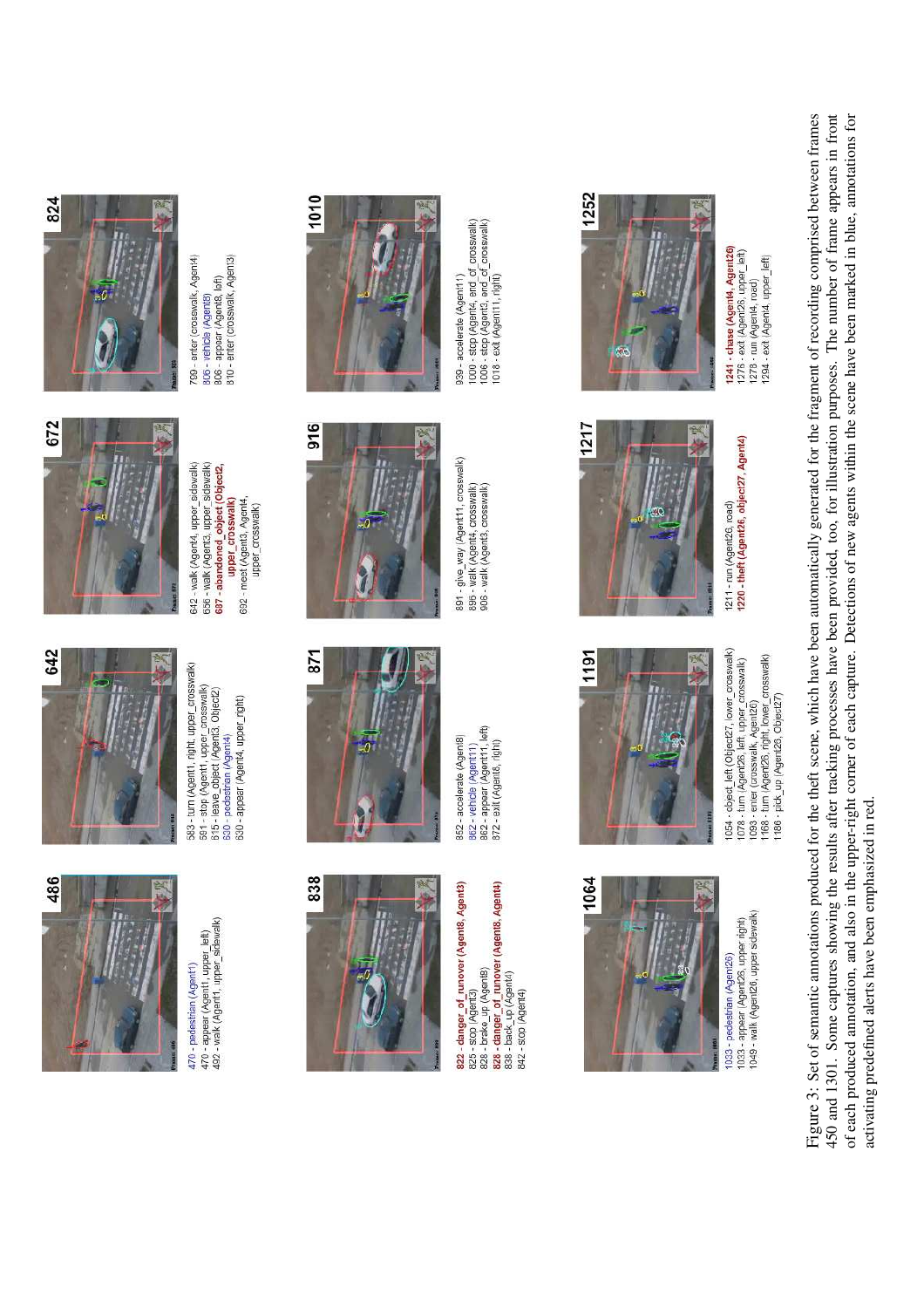|                          | <b>STP</b>                                                            | <b>HLSP</b>                                                 | LP                                                            |
|--------------------------|-----------------------------------------------------------------------|-------------------------------------------------------------|---------------------------------------------------------------|
| <b>Type of semantics</b> | Metric-temporal<br>(basic relations)                                  | Thematic roles<br>(inferential role)<br>semantics)          | Linguistic-oriented<br>(NL semantics)                         |
| <b>Models implied</b>    | Scene models,<br>human motion models                                  | <b>Behavioral models</b><br>(contextual and<br>intentional) | Linguistic models<br>(Syntax, morphology,<br>alignment, etc.) |
| <b>Benefits</b>          | Allows inference of<br>higher-level predicates<br>upon asserted facts | Linguistic-oriented,<br>highest level<br>of interpretation  | Facilitates to<br>convert between<br>logic and NL             |
| Limitations              | Limited to metric-<br>temporal reasoning                              | Domain-dependent<br>and target-oriented                     | Language-dependent                                            |

Table 1: Table of semantic representations in HSE.

crucial parameters in conception: space/time, motion/location, causation/force interaction, and attention/viewpoint [7]. For him, semantic understanding involves the combination of these domains into an integrated whole. Our classification of situations agrees with these structuring domains: We organize semantics in a linear fashion, ranging from objective knowledge in vision processes (low-level) to uncertain, subjective knowledge based on attentional factors (high-level). It is structured as follows, see Ta $h$ le  $2$ ·

- The *Status* class contains metric-temporal knowledge, based on the information provided by the considered trackers: body, agent, and face. Its elements represent spatial configurations and analysis of agent trajectories.
- The *ContextualizedEvent* class involves semantics at a higher level, now considering interactions among semantic entities. This knowledge emerges after contextualizing different sources of information, what allows for anticipation of events and reasoning of causation.
- Finally, the *BehaviorInterpretation* class specifies event interpretations with the greatest level of uncertainty and the larger number of assumptions. Intentional and attentional factors are considered, here the detection of remarkable behaviors in urban outdoor scenarios for surveillance purposes.

Each of the described behaviors requires certain arguments, characterized by the mentioned entities. For instance, a *DangerOfRunover* situation involves at least two Agents, a Vehicle and a Pedestrian, and a *Theft* situation involves a minimum of two Pedestrians and an object of type *PickableObject*.

## 4 Conclusions and Future Work

An ontology has been designed to account and organize the universe of situations to be handled by a CVS for surveillance purposes. These situations are represented by HLSP, which hold a high level of semantics and are language-independent. The resulting ontology builds on a neutral framework between vision and linguistics. The proposed modeling is particularly useful for multilingual NL interfaces, making easier tasks of discourse categorization and disambiguation. It also restricts the domain of acceptance for semantic formalisms, facilitating prediction. One direct application is related to semantic indexation: The set of HLSP can be seen as the universe of high-level indexes in a domain, which facilitate further applications such as search engines and query-based retrieval of content. Several issues must be covered in next steps: proper communication between the semantic layer and the NL interface requires to relate the proposed ontology of situations to a linguistic-oriented one. In addition, the domains of application have to be enlarged.